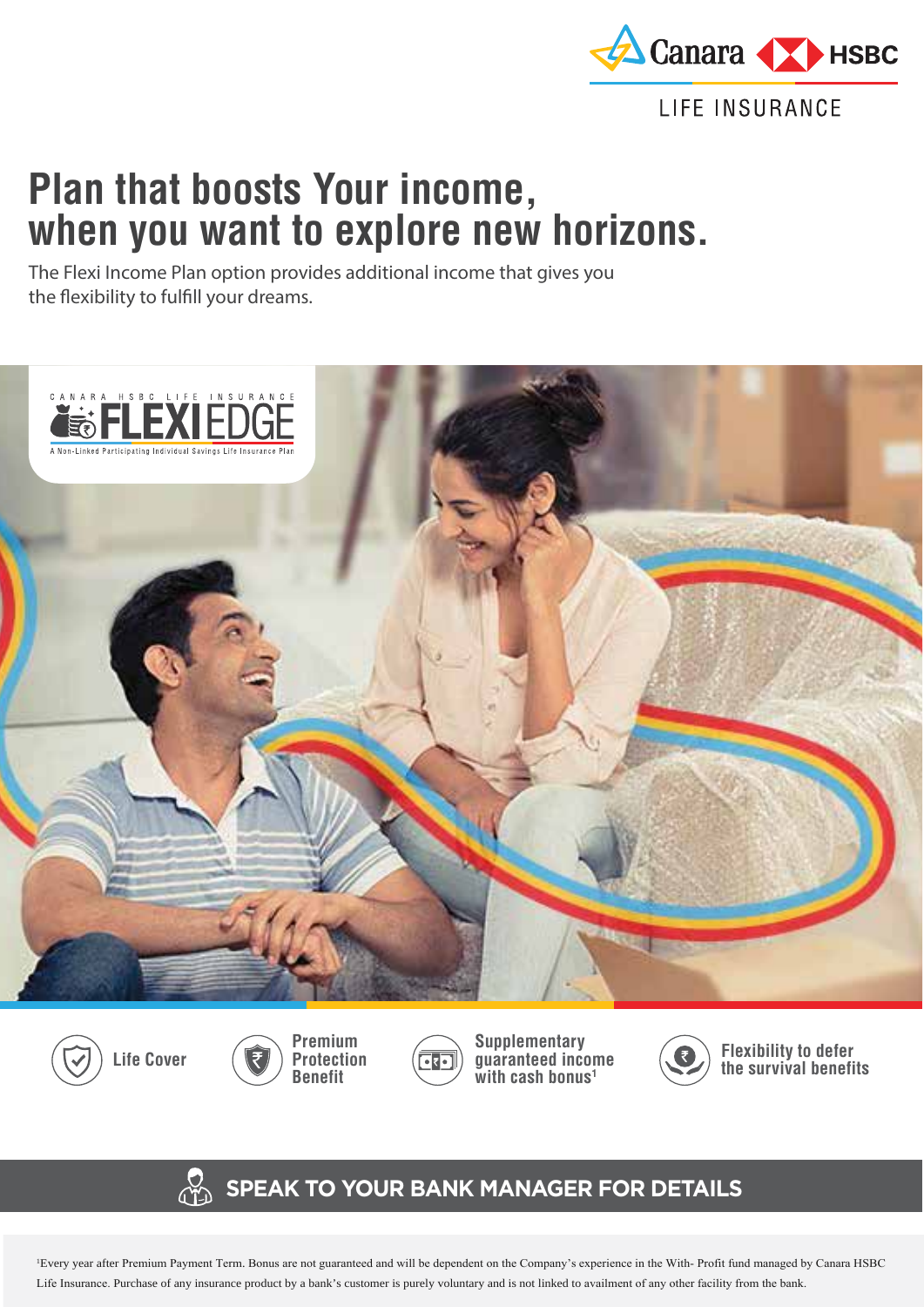# **Canara HSBC Life Insurance Flexi Edge A Non-Linked Participating Individual Savings Life Insurance Plan**

You try and plan for all the important financial milestones in your life and work towards the same. You want to have that extra stream of funds for all the important moments in your life. You want to be sure your family is financially secure in case you are not around tomorrow. With Canara HSBC Life Insurance Flexi Edge, nothing is impossible. The plan also comes with Life Cover and ensures safety for your family against any unforeseen eventualities.

Presenting Canara HSBC Life Insurance Flexi Edge, a plan that offers multiple plan options to choose from.

**Flexi Savings** Provides a lumpsum benefit at maturity to take care of your financial dreams and goals.



**Flexi Care** Provides a mix of lumpsum benefits and lifelong income (in form of Cash Bonus, if any) for your life-stage expenses.

The plan option chosen at policy inception cannot be altered at a later date. The premium will vary depending upon the plan option chosen at policy inception.

This product will also be available for sale through online channel.

# **FLEXI INCOME**

We all have different goals and income requirements. While we want all our financial goals fulfilled, financial security for family is important too.

Planning to take a career break to follow your dreams? Canara HSBC Life Insurance Flexi Edge - Flexi Income option gives you the confidence to take the plunge by enabling supplemental income stream. It is a participating limited pay plan that offers unique features like Annual Bonuses, Cash Bonuses, Guaranteed Income, lumpsum at end of premium payment term and Premium Protection Benefit. The plan comes with the benefit of protection at every stage of life and ensures safety for your family against any unforeseen eventualities. Any options once chosen at inception cannot be changed later.

# **KEY HIGHLIGHTS**

| • 50% of Guaranteed Sum Assured payable as lumpsum at end<br>Guaranteed<br>of the PPT<br>Benefits plus the<br>Life cover<br>. Guaranteed Income plus Cash Bonus, if any post PPT every<br>upside of Bonus, if<br>throughout the<br>year till Maturity<br>any to boost your<br>policy term<br>. 100% of Guaranteed Sum Assured plus accrued Annual<br>policy<br>Bonus, if any plus Final Bonus, if any payable plus Balance under<br>Deferred Survival Benefit facility, if any payable at Maturity |                                                                                                      |                                                                         |                                                                   |  |
|----------------------------------------------------------------------------------------------------------------------------------------------------------------------------------------------------------------------------------------------------------------------------------------------------------------------------------------------------------------------------------------------------------------------------------------------------------------------------------------------------|------------------------------------------------------------------------------------------------------|-------------------------------------------------------------------------|-------------------------------------------------------------------|--|
| Option to choose<br>premium<br>protection benefit                                                                                                                                                                                                                                                                                                                                                                                                                                                  | Flexibility<br>to defer the<br>Survival Benefits<br>and redeem them<br>basis your financial<br>needs | <b>Annual Bonuses</b><br>accrue in<br>the policy<br>from the first year | Tax benefits may<br>be available as<br>per prevailing Tax<br>Laws |  |

# **FLEXI INCOME IN 4 SIMPLE STEPS**

- Step 1: Choose how much you want to save. This is your premium.
- Step 2: Choose your Policy Term (PT), Premium Payment Term (PPT) and premium payment mode.
- Step 3: Choose optional Premium Protection Benefit as per your need.
- Step 4: The Guaranteed Sum Assured in this plan will be determined on the basis of your age and the options chosen above.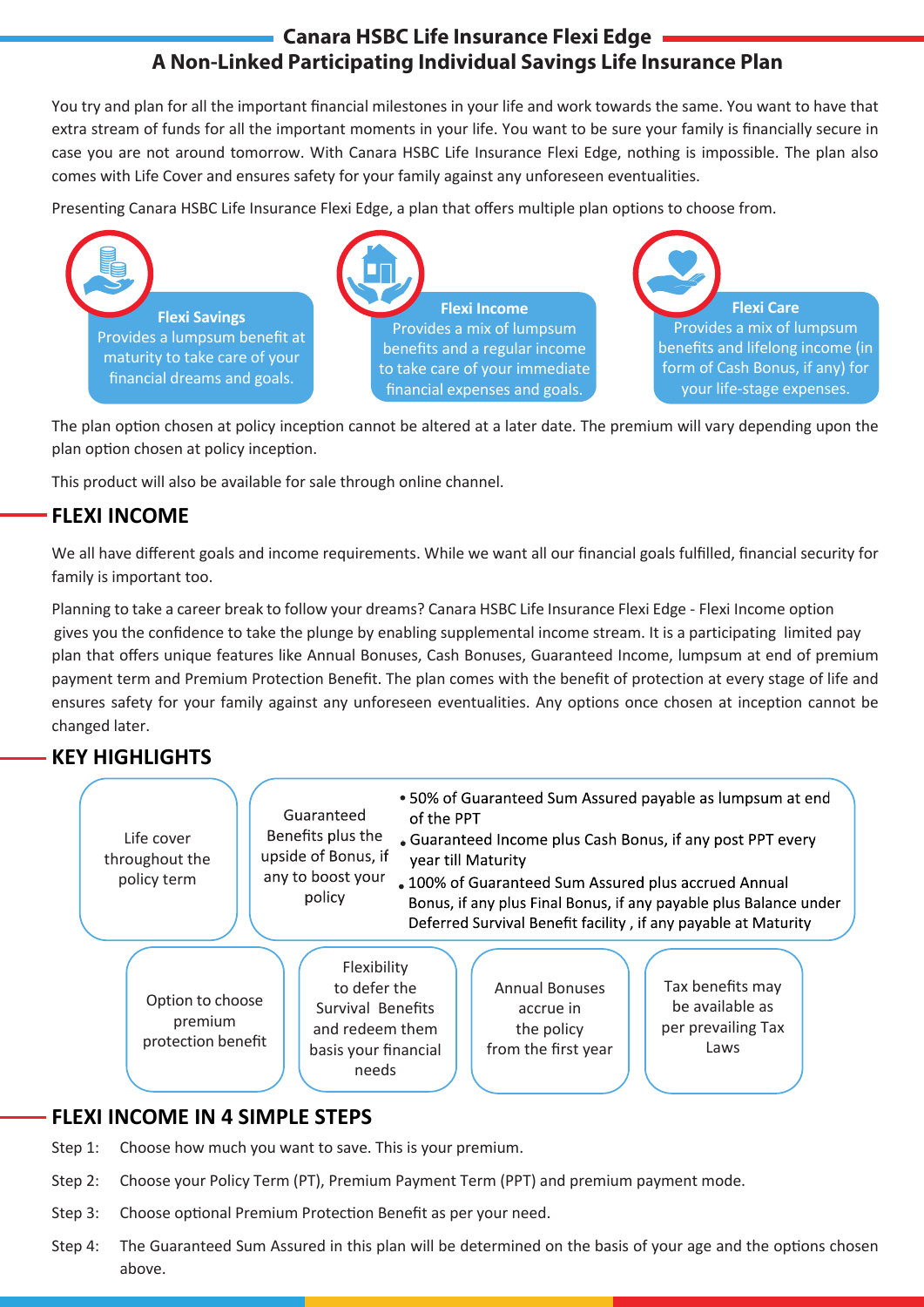# **KEY BENEFITS**

| <b>Death Benefit</b><br>(subject to<br>suicide clause) | On death of life assured, following will be paid:<br>Higher of:<br>• Sum Assured on Death<br>PLUS accrued Annual Bonuses, if any<br>PLUS Interim Annual Bonus, if any<br>PLUS Interim Cash Bonus, if any<br>PLUS Final Bonus, if any<br>• 105% of the Total Premiums Paid till the date of death.<br>PLUS Balance under Deferred Survival Benefit facility, if any<br>On payment of this benefit, the policy will terminate, and all benefits and coverage cease to<br>exist thereafter.<br>However, if the optional Premium Protection Benefit is chosen, the policy will pay following<br>benefits:<br>Higher of:<br>• Sum Assured on Death<br>• 105% of the Total Premiums Paid till the date of death<br>PLUS Balance under Deferred Survival Benefit facility, if any<br>PLUS all future premiums payable will get waived and the Policy will continue till the end of<br>the Policy Term with all future benefits intact. |
|--------------------------------------------------------|---------------------------------------------------------------------------------------------------------------------------------------------------------------------------------------------------------------------------------------------------------------------------------------------------------------------------------------------------------------------------------------------------------------------------------------------------------------------------------------------------------------------------------------------------------------------------------------------------------------------------------------------------------------------------------------------------------------------------------------------------------------------------------------------------------------------------------------------------------------------------------------------------------------------------------|
| <b>Survival Benefit</b>                                | • At the end of the PPT, you will get: 50% of Guaranteed Sum Assured as lumpsum<br>• Each year after end of PPT, you will get: Guaranteed Income plus Cash Bonus, if any, at the<br>end of each policy year                                                                                                                                                                                                                                                                                                                                                                                                                                                                                                                                                                                                                                                                                                                     |
| <b>Maturity Benefit</b>                                | At the end of policy term, you will get:<br>100% Guaranteed Sum Assured PLUS accrued Annual Bonuses, if any PLUS Final Bonus, if any<br>PLUS Balance under Deferred Survival Benefit facility, if any.<br>On payment of this benefit, the policy will terminate, and all benefits and coverage cease to<br>exist thereafter.                                                                                                                                                                                                                                                                                                                                                                                                                                                                                                                                                                                                    |

The definitions below will help you understand the benefits of the plan better:

- **Sum Assured on Death** is the amount that is higher of:
	- a. Guaranteed Sum Assured
	- b. 11 times the Annualized Premium
- **Annualized Premium** is the premium chosen by you, payable in a year, excluding the taxes, rider premiums, underwriting extra premiums and loadings for modal premiums, if any.
- **Total Premiums Paid** means total of all the premiums received, excluding rider premiums, underwriting extra premiums and taxes.
- **Guaranteed Income** is an amount equal to 50% of the Guaranteed Sum Assured divided by (Policy Term Premium Payment Term)
- **Bonuses:**
	- o Annual Bonus (Simple Reversionary Bonus), expressed as a percentage of Guaranteed Sum Assured, may be declared annually from the first year and will be payable on death or maturity.
	- o Cash Bonus, expressed as a percentage of Guaranteed Sum Assured, may be declared annually from the year after the end of the premium payment term and will be payable every year.
	- o Final Bonus (Terminal Bonus), expressed as a percentage of Guaranteed Sum Assured, if declared by the Company will be payable at policy maturity or on death.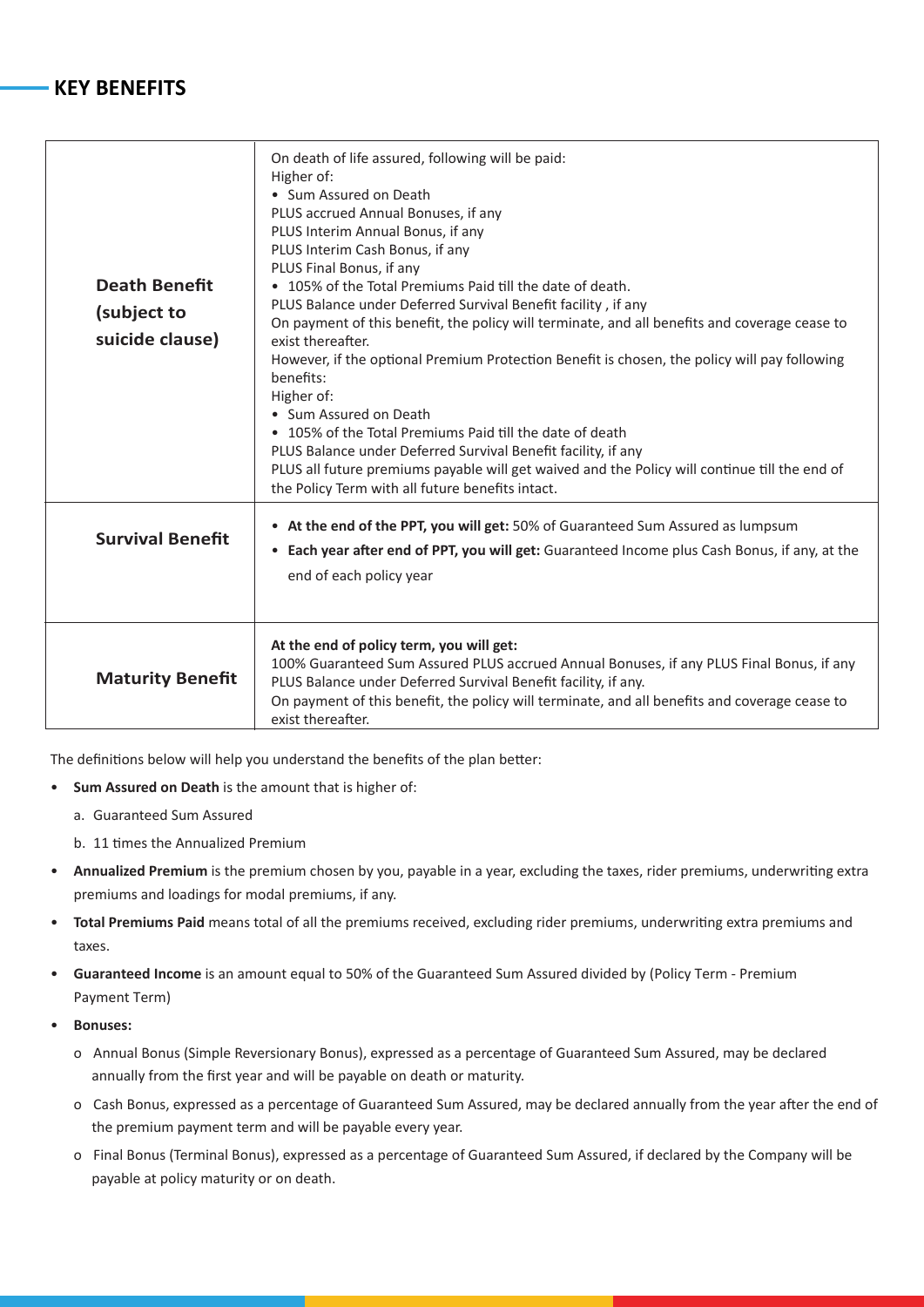# **PLAN AT A GLANCE**

| <b>Parameters</b>                           | <b>Minimum</b>                                      |                                                  | <b>Maximum</b>                                      |                                                  |
|---------------------------------------------|-----------------------------------------------------|--------------------------------------------------|-----------------------------------------------------|--------------------------------------------------|
|                                             | <b>Without Premium</b><br><b>Protection Benefit</b> | <b>With Premium</b><br><b>Protection Benefit</b> | <b>Without Premium</b><br><b>Protection Benefit</b> | <b>With Premium</b><br><b>Protection Benefit</b> |
| Entry Age as on last<br>Birthday (years)    | $\overline{0}$                                      | 18                                               | 55 for annual<br>mode/45 for<br>non-annual modes    | 50 for annual<br>mode/40 for<br>non-annual modes |
| Maturity Age as on<br>last Birthday (years) | 18                                                  | 30                                               | 70                                                  |                                                  |

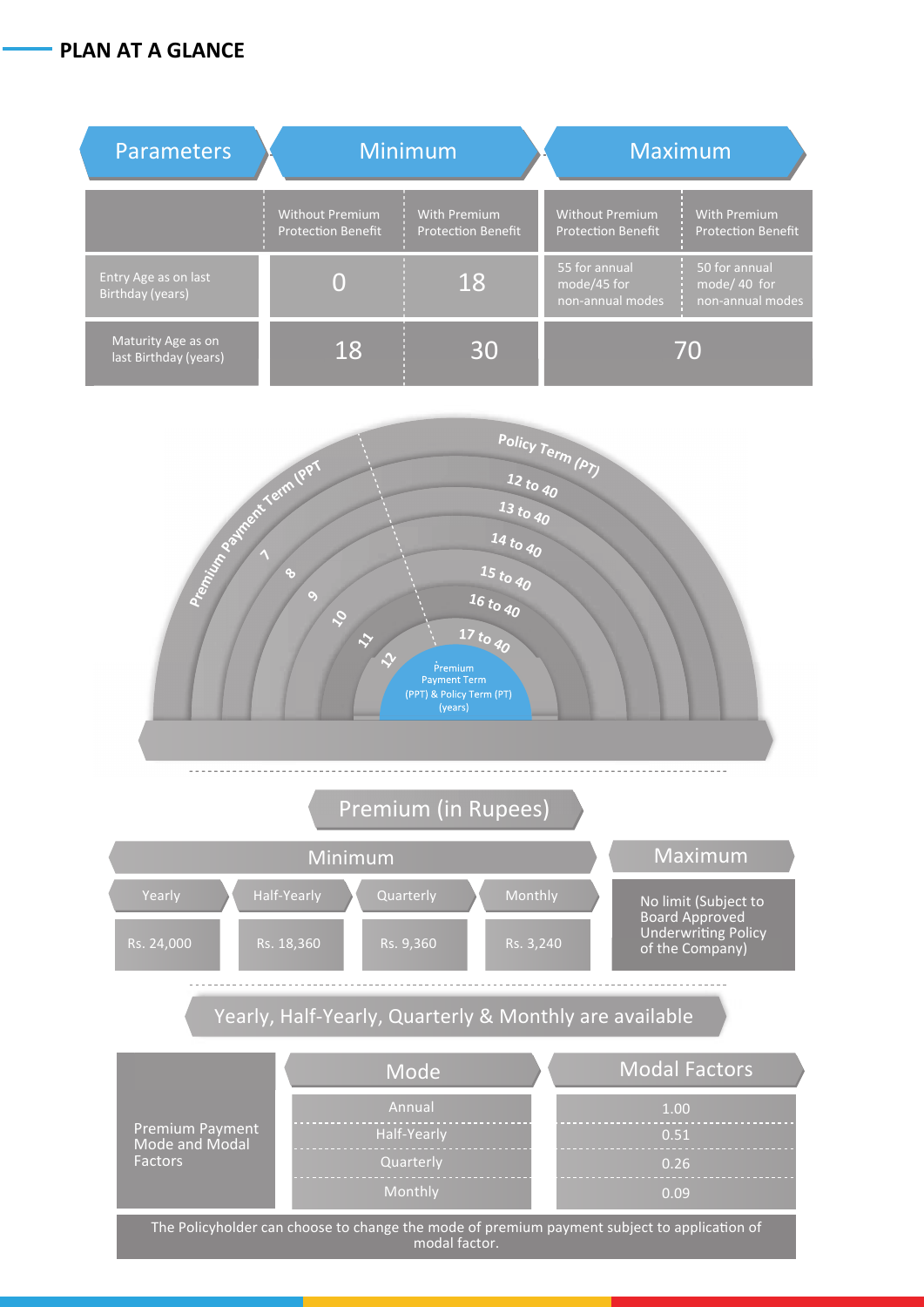# **CASE STUDIES**

Case Study 1: Age 40 years. Policy Term 20 years. Premium Payment Term 10 years and yearly premium payment frequency.



#### **Scenario 2: Death Benefit**

In case of unfortunate death at the end of 16<sup>th</sup> policy year:



Policy will terminate on payment of the above benefits.

Premium used in illustration is exclusive of taxes. Annual Bonus, Interim Annual Bonus, Cash Bonus, Interim Cash Bonus & Final Bonus at 4% and 8% are not guaranteed and are presented for illustration purpose only.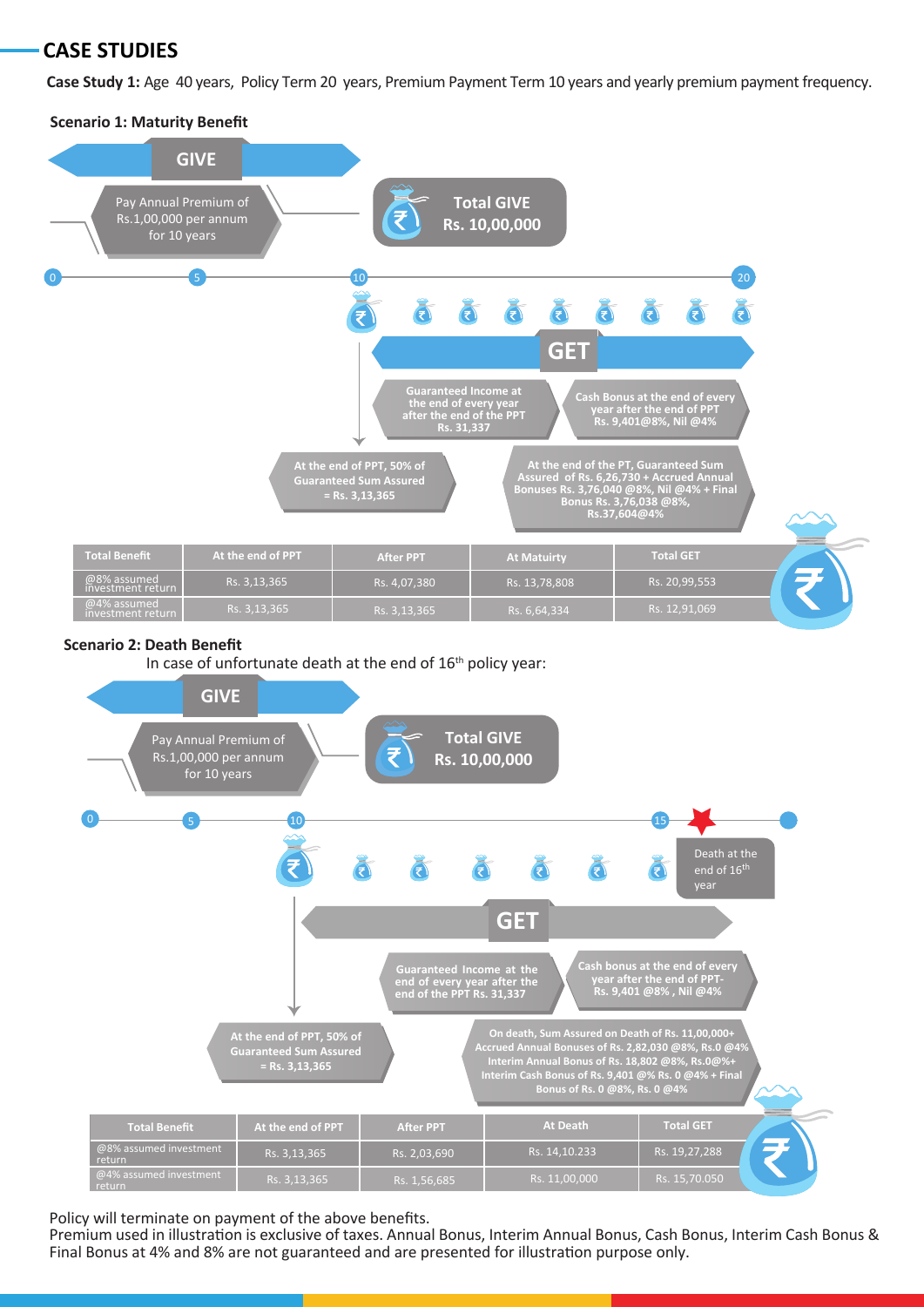Case Study 2: Age 40 years, Policy Term 20 years, Premium Payment Term 10 years, Premium Protection Benefit and yearly premium payment frequency.



#### **Scenario 2: Death Benefit**

In case of unfortunate death at the end of 4<sup>th</sup> policy year:



Policy will terminate on payment of the above benefits.

Premium used in illustration is exclusive of taxes. Annual Bonus, Cash Bonus, & Final Bonus at 4% and 8% are not guaranteed and are presented for illustration purpose only.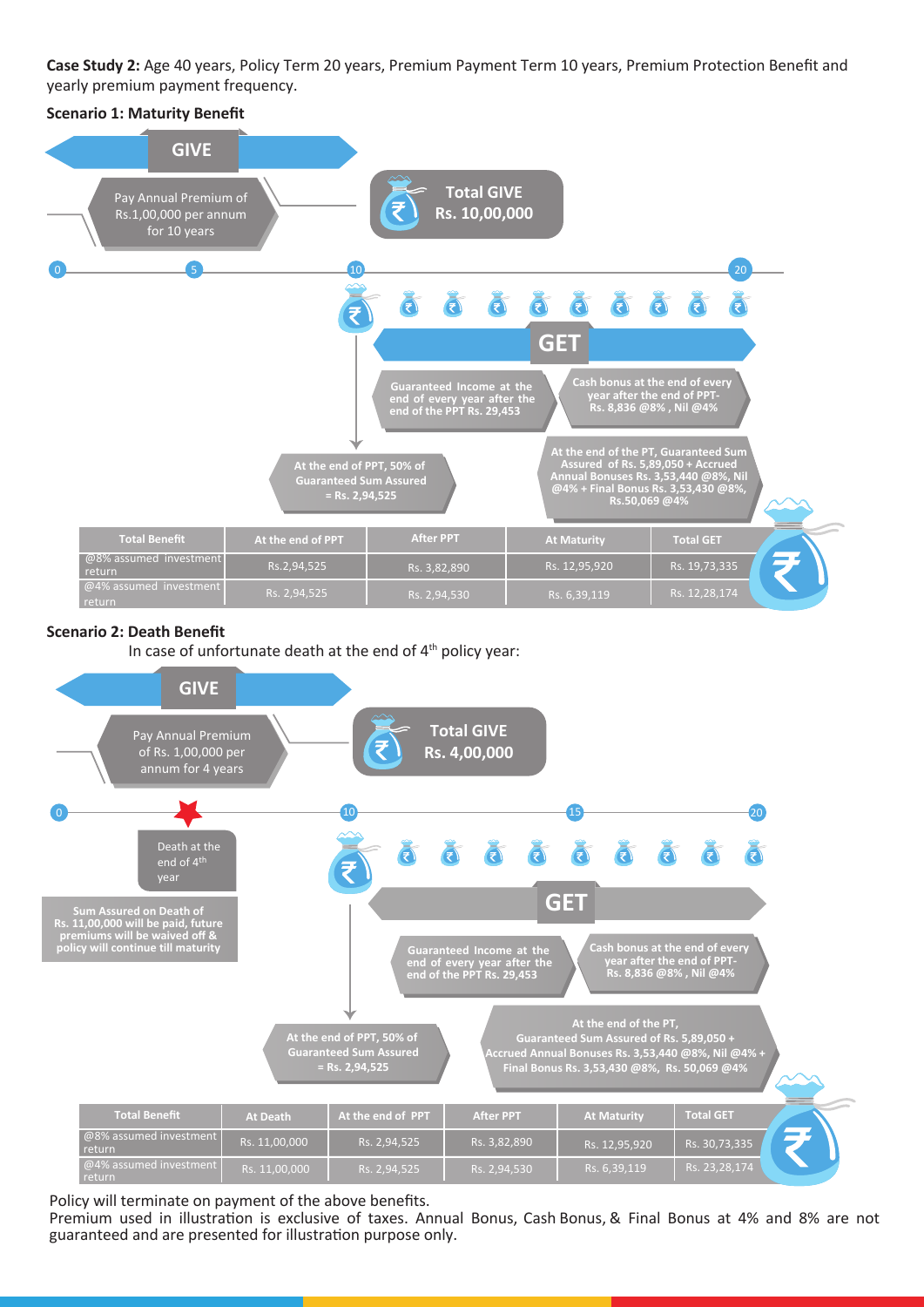#### **You have FLEXI-bility to accumulate money in your life insurance policy under Deferred Survival Benefit facility**

- **•** At policy inception or anytime during policy term, You can choose to not avail50% of Guaranteed Sum Assured at the end of premium payment term and/ or Guaranteed Income and/ or Cash Bonus, if any and put the money in your Cash Deposit, which is Deferred Survival Benefit facility.
- Your money will not be kept idle and shall be kept safe with the Company.
- Your money lying with the Company will further grow at a non-participating accumulation rate\*.
- You can withdraw, partially or fully, anytime during policy term without any withdrawal charges.
- You can opt in or opt out of Deferred Survival Benefit facility at anytime during policy term by giving the Company a written notice at least 30 days before the next payment due date, as applicable.
- The balance under Deferred Survival Benefit facility will be paid as a lumpsum on earlier of death of Life Assured or maturity or surrender.
- In case Premium Protection Benefit has been chosen, on death of Life Assured, balance under Deferred Survival Benefit facility, if any will be paid in lumpsum and further transaction from the Deferred Survival Benefit facility will not be allowed.

*financial year. Interest compounding will happen on Policy Anniversary. \*Non-participating annual accumulation rate shall be calculated as the 10 Year G-Sec (as at 31st December every year) less 2.0%, rounded down to nearest 10 bps (floored at 0%), which shall be applicable over the following* 

#### **OTHER FEATURES**

#### **High Premium Booster**

• Avail higher Guaranteed Sum Assured for higher premium. Guaranteed Sum Assured will increase by applicable High Premium Booster percentage. High Premium Booster percentage varies by Plan Option, Premium Protection Benefit (PPB) opted or not, Policy Term and Premium Payment Term.

#### **Loan Facility**

- To meet any contingent need, you may avail the loan facility in this plan.
- Loan facility is available once an in-force policy acquires a Surrender Value.
- The minimum loan amount that can be availed is Rs.20,000 and the maximum is 80% of prevailing Surrender Value at the time of availing the loan. The tenure of any such loan will be equal to the outstanding Policy Term.
- The Company will review the interest rate for Policy Loans on 31<sup>st</sup> December every year and changes, if any, will be effective from the 1<sup>st</sup> of April of the following year. Interest compounding will happen on Policy Anniversary. The applicable loan interest rate for the financial year 2021-22 is 6.60% per annum chargeable from the date of loan disbursement.
- Loan facility is not available once the policy becomes Paid-up or after the death of the Life Assured where Premium Protection Benefit has been chosen.
- The policy will be assigned to the Company to the extent of outstanding loan amount and all benefits -Surrender, Death, Maturity and Survival will be paid after deducting the outstanding policy loan and interest. Only the balance amount, if any, shall be payable or be available under Deferred Survival Benefit facility, where applicable.
- At any point in time the Outstanding Loan Amount and interest thereon is equal to or more than the prevailing Surrender Value and the Policyholder fails to repay the same post deducting the balance from Deferred Survival Benefit facility and after being given intimation of 3 months (or the timeline as applicable as per Company policy at that point in time)and reasonable opportunity to continue the policy, the policy will be foreclosed and all rights and benefits under the policy will cease in case of a policy that is not premium paying or not fully Paid-up.

#### **Tax Benefit**

• You may be entitled for tax benefits in accordance with the provision of Income Tax Act, 1961 as amended from time to time. Please consult your independent tax advisor for tax related queries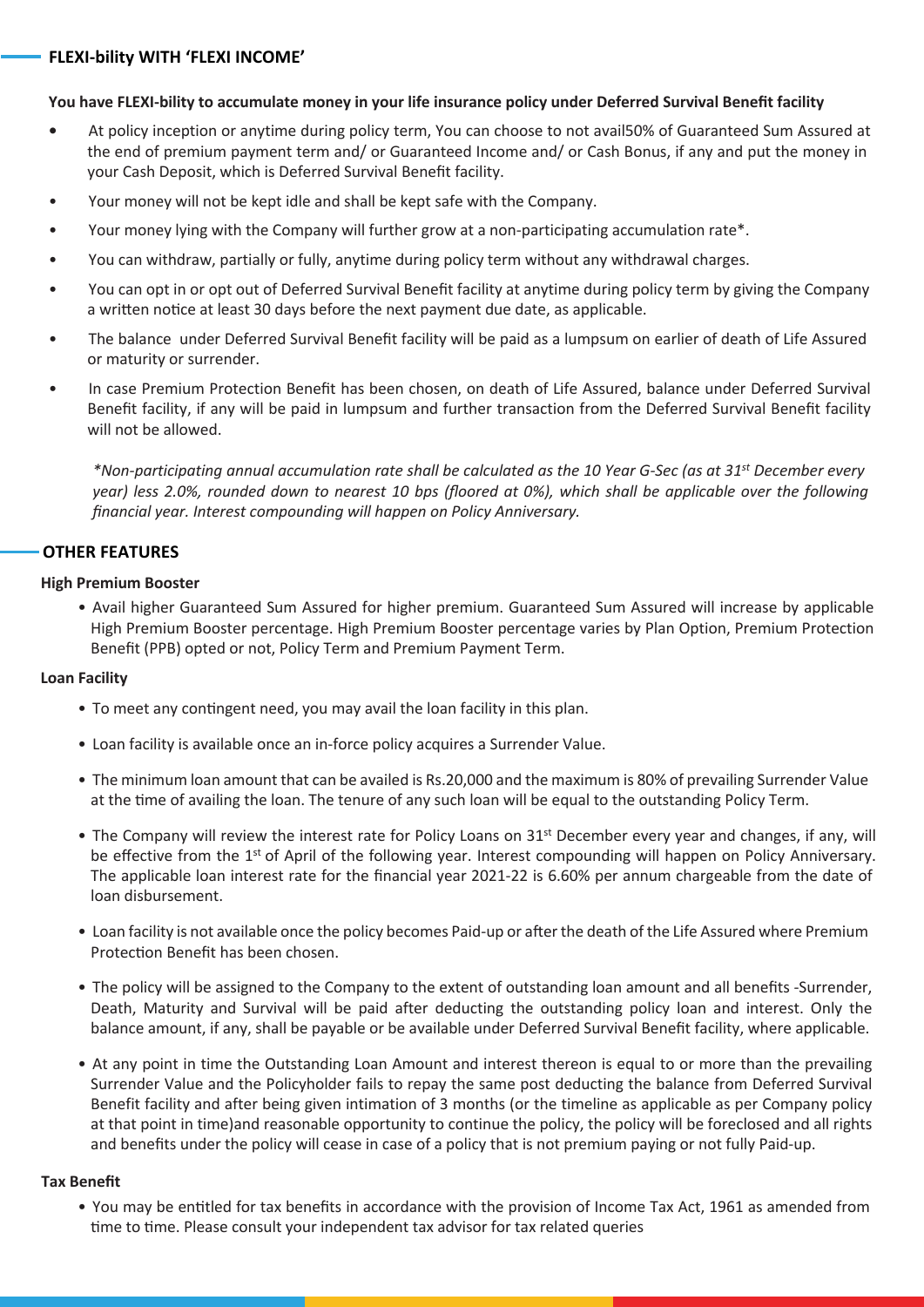#### **IN CASE OF NON-PAYMENT OF THE PREMIUMS**

The plan is intended to meet your financial goals. Therefore, we strongly advise that the policy should be continued throughout the Policy Term to realize the full benefits. The plan offers policy loan that can be availed (as per terms and conditions) to manage any liquidity needs.

- **If you fail to pay full premium for the first policy year** within the Grace Period, then your policy will lapse at the expiry of the Grace Period and the insurance cover will cease immediately, and no benefit on - death/ request for termination of the policy will be paid.
- **If you have paid full premium for the first policy year and fail to pay due premium in the subsequent policy year** within the Grace Period then your policy will lapse at the expiry of the Grace Period and the insurance cover will cease immediately, and Early Exit Value will be payable on - death/ request for termination of the policy/ expiry of revival period whichever is earlier. Early Exit Value is 10% of the Total Premiums Paid.
- **If you fail to pay due premium within the Grace Period after paying premiums for first 2 consecutive policy years,** your policy will become a paid-up policy and will continue with reduced benefits till death/ maturity.

Annual Bonuses, if any will stop accruing further if policy is Lapse or Paid-up. Cash Bonus, if any will not be payable if policy is Paid-up.

#### **PAID-UP POLICY**

Your policy will acquire a Paid-up status at the expiry of the Grace Period from the due date of the first unpaid premium, provided first 2 consecutive policy years' full premiums have been paid. Once the policy is in Paid-up status and provided the policy is not surrendered or revived, the proceeds payable are as follows:

| <b>Reduced Survival/</b><br><b>Maturity Benefit</b> | 50% of Paid-up Guaranteed Sum Assured will be paid at the end of<br>premium payment term on survival.<br>Paid-up Guaranteed Income will be paid on survival each policy<br>year subsequent to end of premium payment term till maturity.<br>100% of Paid-up Guaranteed Sum Assured plus accrued Annual Bonuses, if<br>any plus Final Bonus, if any plus balance under Deferred Survival Benefit<br>facility, if any will be payable on maturity in lump sum on survival.<br>On payment of this benefit, the policy will terminate and no further benefit<br>will be payable. |  |
|-----------------------------------------------------|------------------------------------------------------------------------------------------------------------------------------------------------------------------------------------------------------------------------------------------------------------------------------------------------------------------------------------------------------------------------------------------------------------------------------------------------------------------------------------------------------------------------------------------------------------------------------|--|
| <b>Reduced Death Benefit</b>                        | In-case of death, your Nominee/ Legal Heir will receive Paid-up Sum Assured<br>on Death plus accrued Annual Bonuses, if any, plus Final Bonus, if any, plus<br>balance under Deferred Survival Benefit facility, if any.<br>On payment of this benefit, the policy will terminate and no further benefit will<br>be payable.                                                                                                                                                                                                                                                 |  |

The formula below will help you understand the Paid-up proceeds better:

*Number of premiums paid*

**Paid-up GuaranteedSum Assured =** Guaranteed Sum Assured ×

*Total number of premiums payable during the Policy Term*

*Number of premiums paid*

**Paid-up Sum Assured on Death =** Sum Assured on Death ×

*Total number of premiums payable during the Policy Term*

*Number of premiums paid*

**Paid-up Guaranteed Income =** Payout under Guaranteed Income ×

*Total number of premiums payable during the Policy Term*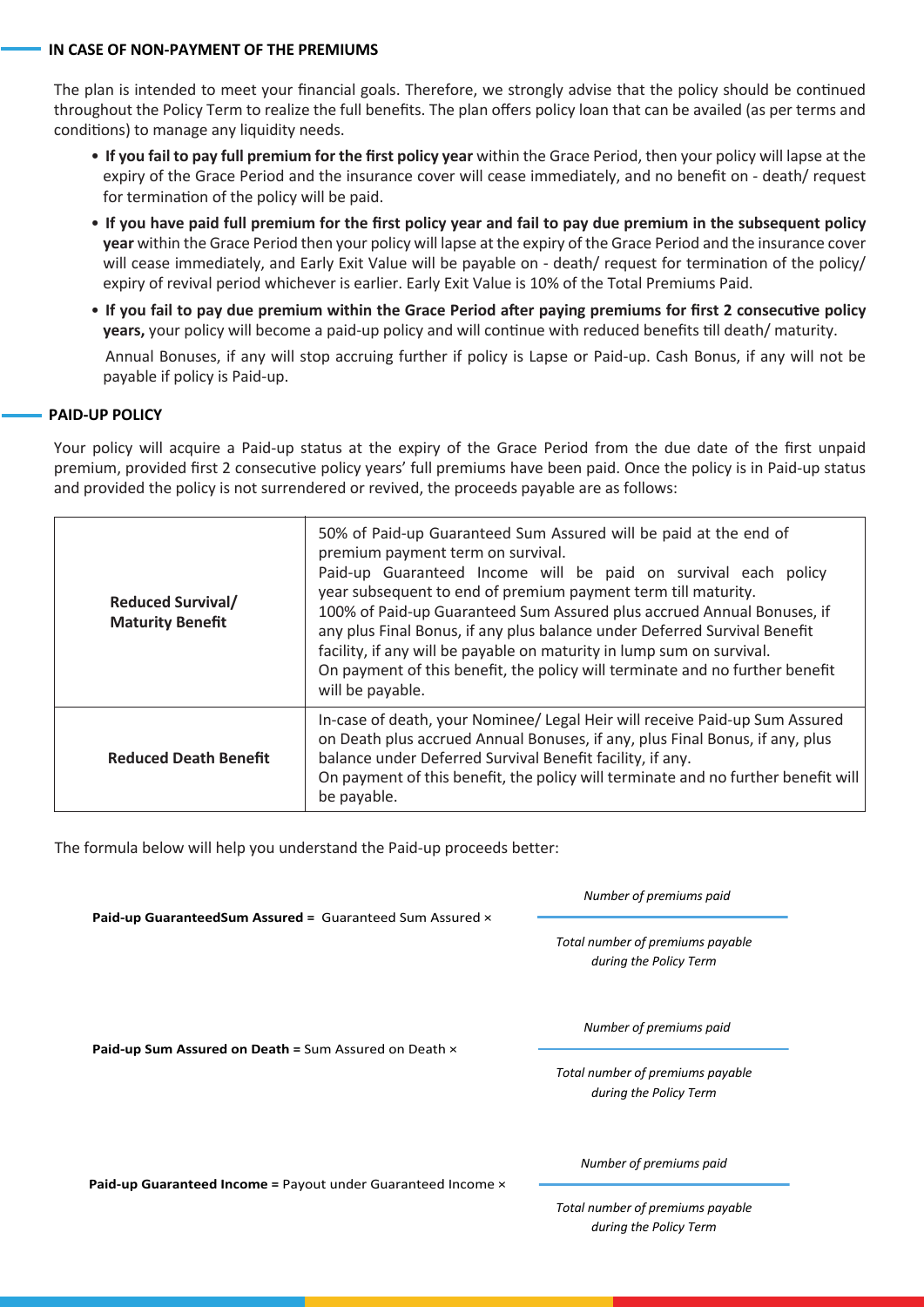#### **POLICY SURRENDER**

This plan intends to meet your financial goals. Therefore, we strongly advise that the policy should be continued throughout the defined Policy Term to realize the full policy benefits.

- On surrender of the policy, the Surrender Value payable will be higher of Guaranteed Surrender Value (GSV) or Special Surrender Value (SSV).
- Policy acquires a GSV or SSV only after payment of at least first 2 consecutive policy years' premiums.
- SSV will be determined by the Company and may vary from time to time, with prior approval of the Authority.
- The GSV is determined based on a defined percentage of Total Premiums Paid plus a defined percentage of accrued Annual Bonuses, if any less survival benefits paid till the date of Surrender, if any.
- Balance under Deferred Survival Benefit facility, if any will also be paid along with Surrender Value.
- For the details on GSV factors (percentages) applicable, please refer to the sample policy contract of this plan available on the Company's website.

#### **POLICY REVIVAL**

You can make a request for revival of your policy if your policy is in lapse or paid-up status.

- The request for revival can be made anytime during the revival period of 5 years from the due date of first unpaid premium.
- The revival of the policy will be as per the Board Approved Underwriting Policy of the Company.
- All past due premiums need to be paid by You along with applicable interest\* calculated on simple interest basis, as defined by the Company from time to time (from respective premium due dates till the revival date).
- If a policy in lapse state is not revived within the revival period, it shall terminate upon expiry of the revival period.
- Post revival of the policy, all the benefits as applicable would be reinstated.

*\*The basis for determining the interest rate is the average of the daily rates of 10-Year G-Sec rate over the last five calendar years ending 31st December every year rounded to the nearest 50 bps plus a margin of 200 bps, where 1 bps is equal to 0.01%. Any change in the basis of this interest rate will be subject to the prior approval of the Authority. The Company undertakes the review of the interest rates for revivals on 31st December every year with any changes resulting from the review being effective from the 1st of April of the following year. The applicable interest rate for the financial year 2021-22 is 9.0% per annum.*

#### **KEY TERMS AND CONDITIONS**

- 1. The definition of Age used is 'Age as on last birthday'.
- 2. For monthly mode policies, the Company may accept three months premium in advance at policy inception. Collection of advance premium shall be allowed within the same financial year for the premium due in that financial year. However, where the premium due in one financial year is being collected in advance in earlier financial year, the Company may collect the same for a maximum period of three months in advance of the due date of the premium. The premium so collected in advance shall only be adjusted on the due date of the premium.
- 3. The risk under this policy will commence on the date the Company underwrites the risk, subject to realization of full premium.
- 4. There is no guarantee on the amount of future bonuses being declared and these will be declared at the sole discretion of the Company. Hence, the bonuses in this plan may vary from time to time.
- 5. **Goods and Services Tax & applicable cess (es)/levy, if any** will be charged over and above the premium as per applicable laws as amended from time to time.
- 6. **Suicide exclusion:** If the Life Assured, commits suicide within 12 months from the date of commencement of risk under the policy or date of revival of the policy, the benefits payable under this policy shall be: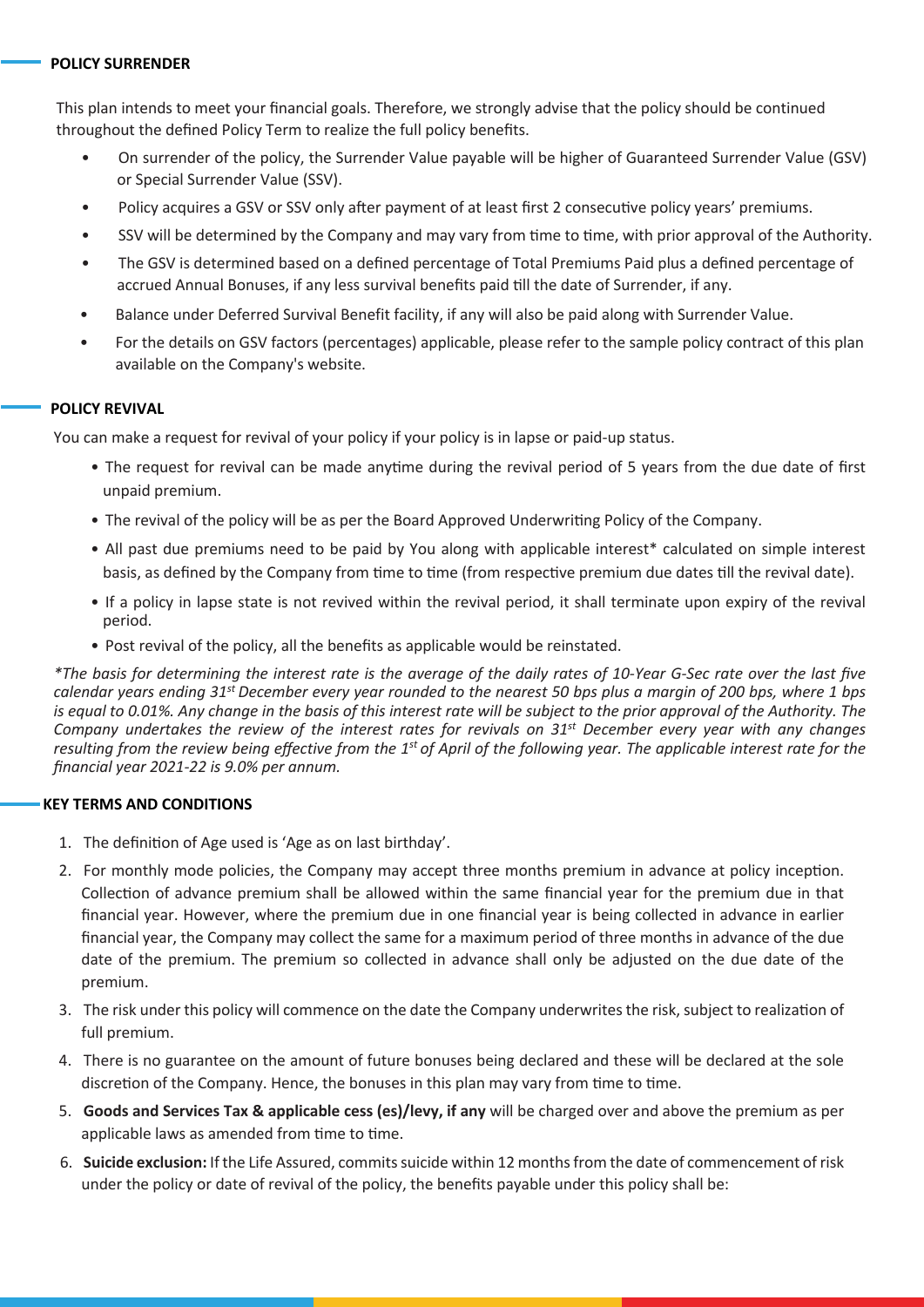- o in case of death due to suicide within 12 months from the date of commencement of risk under the policy and the policy is in force, 80% of the Total Premiums Paid till the date of death or the surrender value available as on date of death.
- o in case of death due to suicide within 12 months from the revival date of the policy, higher of 80% of the Total Premiums Paid till the date of death or the surrender value as available on the date of death.

Further, balance under Deferred Survival Benefit facility, if any will also be paid.Upon such payments, the Policy will terminate and no benefit will be payable.

There are no exclusions other than suicide clause (as mentioned above) for Death Benefit.

- 7. **Free look period:** In case the Policy terms and conditions are not agreeable to You then You can opt for a cancellation of the Policy. You can send a request for cancellation of the Policy, along with the reasons and original Policy Document, within 15 days (30 days in case of electronic policies and when the Policy is sourced through distance marketing mode, i.e. solicitation of the product through any means of communication other than in person) from the date of receipt of Policy Document. We shall refund the premium received by Us subject only to deduction of the proportionate risk Premium for the period of life cover, stamp duty and medical expenses, if any.
- 8. **Grace Period:** You are required to pay premium on or before the premium payment due date. However, You are provided with a Grace Period of 30 days for annual, half yearly and quarterly modes and 15 days for monthly mode from Premium due date to pay due premium. The policy and applicable benefits will remain in force and in case of an admissible claim the benefits will be payable post deduction of due unpaid premium.

#### **Nomination and Assignment: 9.**

- Nomination should be in accordance with provisions of Section 39 of the Insurance Act, 1938, as amended from time to time.
- Assignment should be in accordance with provisions of Section 38 of the Insurance Act, 1938, as amended from time to time

#### **Section 41 of the Insurance Act, 1938 (as amended from time to time):**

(1) No person shall allow or offer to allow, either directly or indirectly, as an inducement to any person to take out or renew or continue an insurance in respect of any kind of risk relating to lives or property in India, any rebate of the whole or part of the commission payable or any rebate of the premium shown on the policy, nor shall any person taking out or renewing or continuing a policy accept any rebate, except such rebate as may be allowed in accordance with the published prospectuses or tables of the insurer.

(2) Any person making default in complying with the provisions of this section shall be liable for a penalty that may extend to ten lakh rupees.

#### **Section 45 of the Insurance Act, 1938 (as amended from time to time):**

Fraud and Misstatement would be dealt with in accordance with provisions of Section 45 of the Insurance Act, 1938, as amended from time to time.For provisions of this Section, please contact the insurance Company or refer to the sample policy contract of this product on our website www.canarahsbclife.com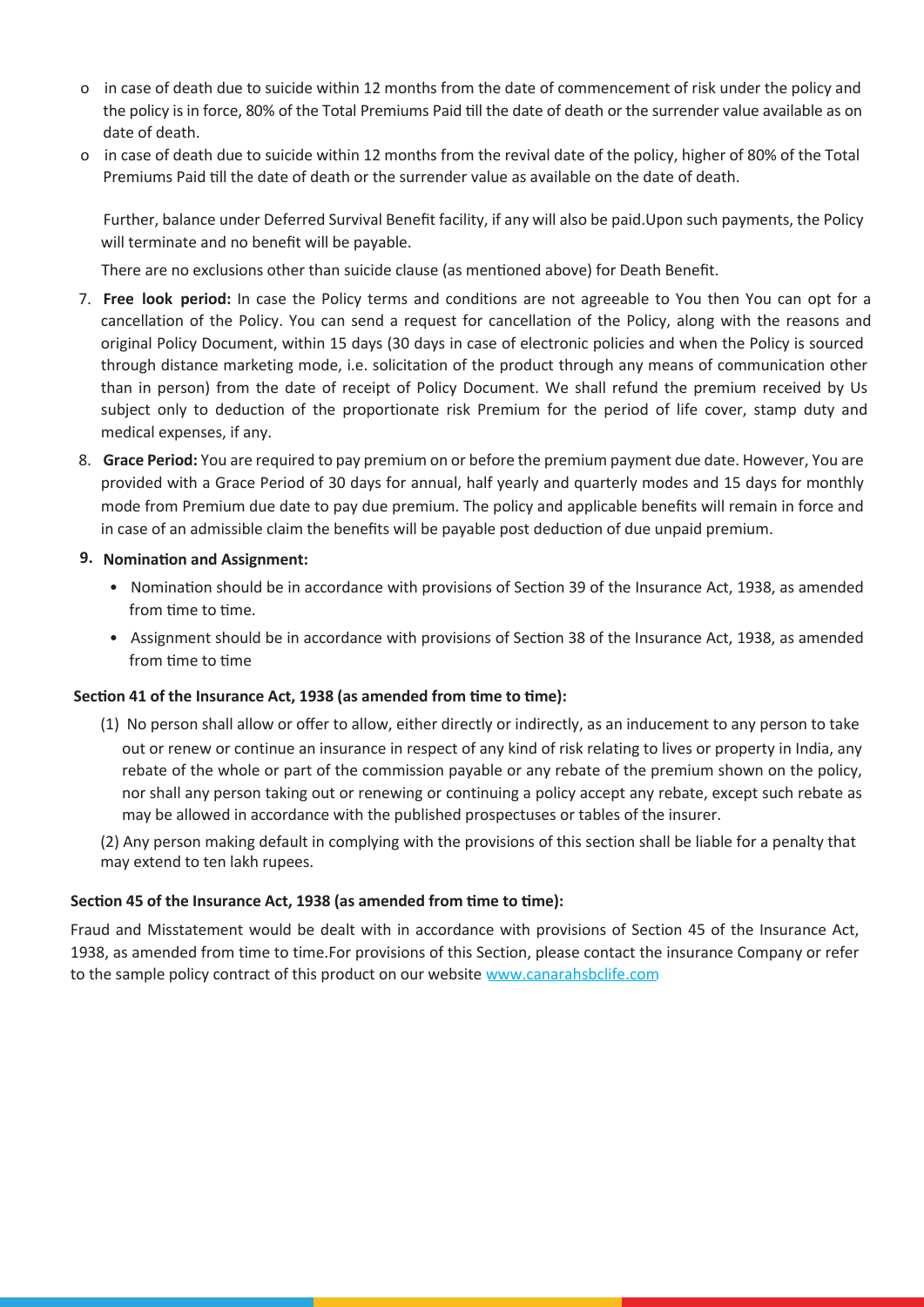#### **ABOUT US:**

Canara HSBC Life Insurance Company Limited is a company formed jointly by three financial organizations - Canara Bank, Punjab National Bank and HSBC Insurance (Asia Pacific) Holdings Limited.

The shareholding pattern of the Joint Venture is – Canara Bank: 51%, HSBC Insurance (Asia Pacific) Holdings Limited: 26% and Punjab National Bank: 23%.

Our aim is to provide you with a range of life insurance products backed by customer service and thereby, making your life simpler.

Canara HSBC Life Insurance Flexi Edge is a Non-Linked Participating Individual Savings Life Insurance Plan.

Trade Logo of Canara HSBC Life Insurance Company Limited (formerly known as Canara HSBC Oriental Bank of Commerce Life Insurance Company Ltd) hereinafter referred to as "Insurer" is used under license with Canara Bank and HSBC Group Management Services Limited . This product brochure gives only the salient features of the plan and it is indicative of terms and conditions. This brochure should be read in conjunction with the benefit illustration and the Terms & Conditions for this plan as provided in sample policy contract available on our website.